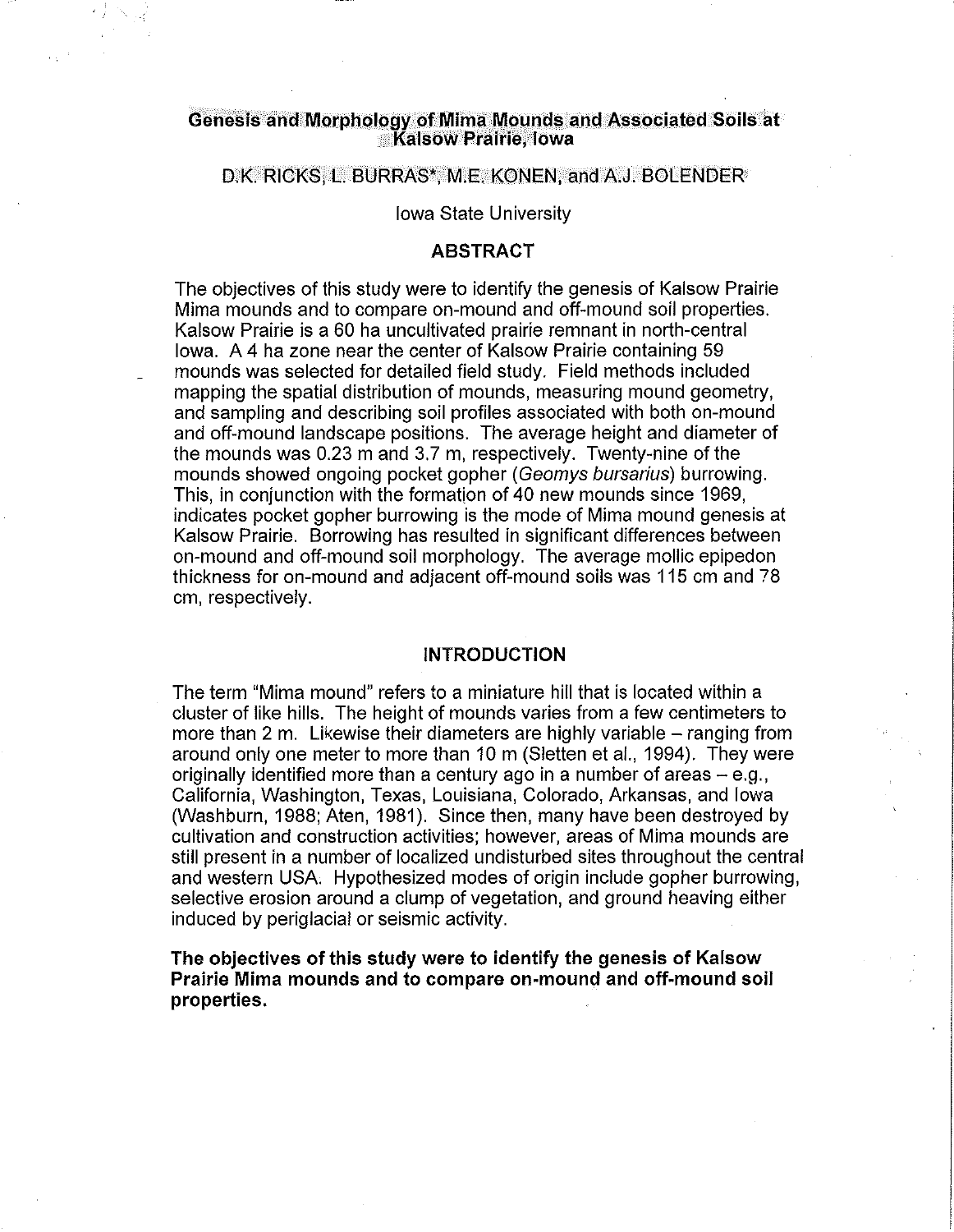## **MATERIALS AND METHODS**

 $\frac{1}{\epsilon}$ 

This study was conducted in a four hectare site located near the center of Kalsow Prairie, which is a 64 ha preserve owned and managed by the State of Iowa. It has never been cultivated. The legal description of Kalsow Prairie is the NE1/4, Sec. 36, T90N, R32W. The major soils within the study area are till-derived Mollisols; i.e., Clarion (fine-loamy, mixed, mesic Typic Hapludoll), Nicollet (fine-loamy, mixed, mesic Aquic Hapludoll), and Webster (fine-loamy, mixed, mesic Typic Endoaquoll). Fieldwork consisted of: (a) topographically surveying the site, (b) identifying the exact location, size, and surface features of each mound, and (c) collecting fifteen 7.5 em diameter soil cores to a depth  $\geq 105$  cm using a hydraulic probe. These 15 cores came from on or adjacent to four mounds, which had been selected at random. The cores were used in making complete pedological descriptions, after which samples from selected horizons were analyzed for bulk density, pH, total nitrogen, and total carbon. All field work was completed during the summer of 1996.

| Table 1: Summary of selected Pedological Features. |   |                                       |                                      |                                                     |  |
|----------------------------------------------------|---|---------------------------------------|--------------------------------------|-----------------------------------------------------|--|
| Location                                           | n | A horizon<br><b>Thickness</b><br>(cm) | Depth of<br><b>Structure</b><br>(cm) | Depth to<br><b>Effervescence</b><br>$\mathsf{(cm)}$ |  |
| Mound Top                                          | 4 | $101 + 29$                            | 121±46                               | 22±41                                               |  |
| Mound Side                                         | 5 | $90 + 19$                             | 120±22                               | $77 + 51$                                           |  |
| Off Mound                                          | 6 | 75±16                                 | 106±15                               | 63±39                                               |  |

#### Table 2: Summary of Diagnostic Horizons and Pedon Classifications

| Location          | <b>Mollic</b><br><b>Epipedon</b><br>(c <sub>m</sub> ) | Cambic<br><b>Thickness</b><br>(cm) | <b>Typical</b><br><b>Classification</b><br>(USDA-SCS, 1994) |
|-------------------|-------------------------------------------------------|------------------------------------|-------------------------------------------------------------|
| Mound Top         | $115 + 21$                                            | $17 + 19$                          | <b>Haplic Vermudoll</b>                                     |
| <b>Mound Side</b> | $96 + 15$                                             | $27 + 15$                          | <b>Haplic Vermudoll</b>                                     |
| <b>Off Mound</b>  | 78±21                                                 | $41 + 24$                          | <b>Cumulic Hapludoll</b>                                    |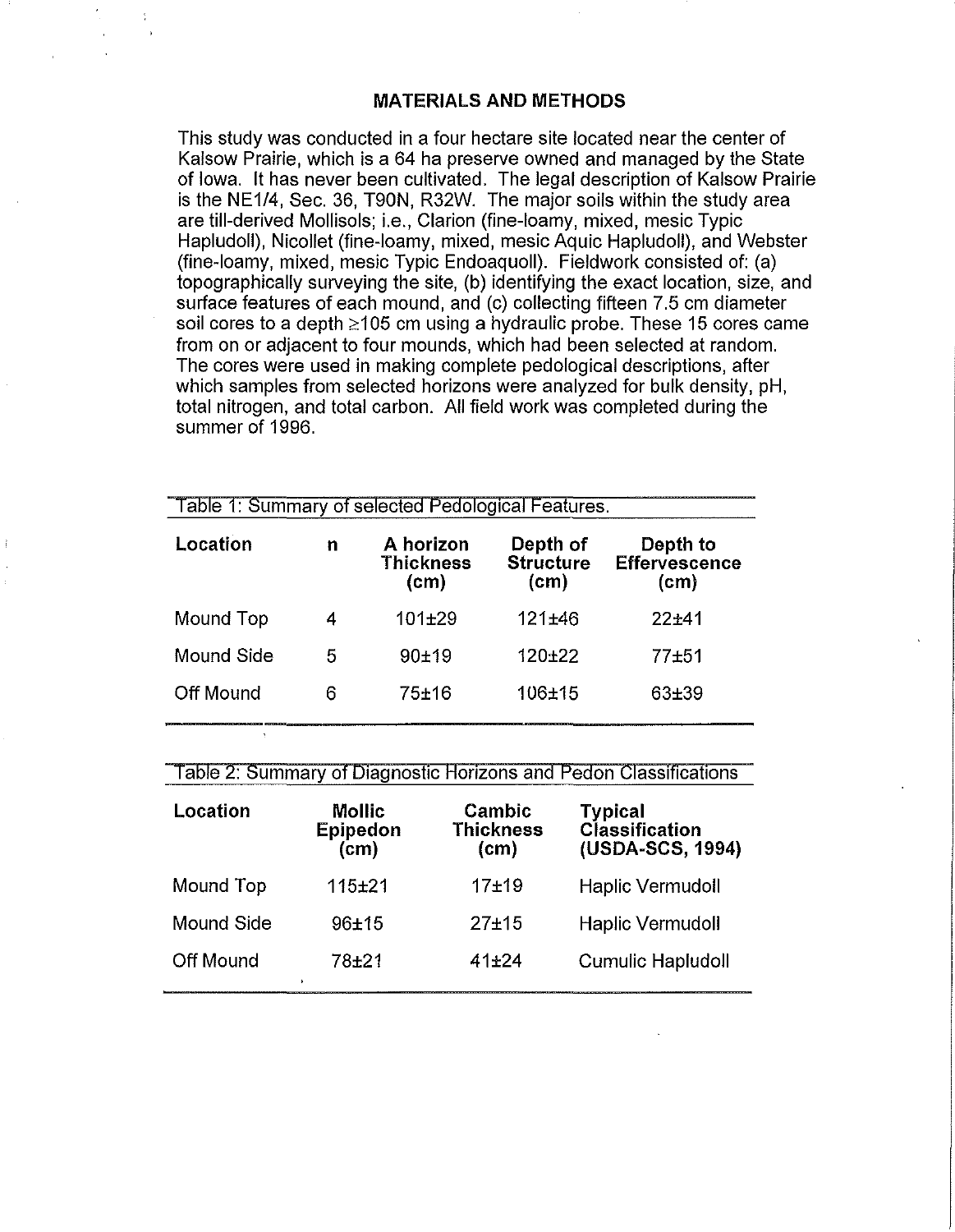# **RESULTS - MOUND CHARACTERISTICS**

(1) Fifty-nine mounds are present in the 4 ha study area. Their mean height and diameter are 0.23 m and 3.7 m, respectively.

 $\frac{1}{\gamma_{\rm c}}$ 

- (2) Mounds are clustered with 45 of the 59 being in a 2 ha area of the study area. Fourteen of these are located within a 0.2 ha area.
- (3) Two general mound shapes exist- round (37) and oblong (22).
- (4) Twenty-nine of the mounds showed ongoing pocket gopher (Geomys bursarius) burrowing as indicated by fresh surface additions of strong fine and medium granular soil structure.
- (5) Gophers have constructed 40 new mounds over the past 30 years. Brotherson (1969) studied the same area and identified only 19 mounds.
- (6) Mound construction appears to be limited to within the Nicollet (Aquic Hapludoll) map unit.

## **RESULTS- SOIL PROFILE CHARACTERISTICS**

- (1) Thickness of A horizons and mollie epipedons are greatest on mounds and thinnest off mounds (Tables 1 & 2).
- (2) Gopher burrowing has largely destroyed the cambic B horizon (Table 2).
- (3) Average total nitrogen content of the upper 50 em was between 0.23 and 0.32% for all 15 profiles. Its distribution was more irregular with depth in the on mound profiles than in the off mound profiles.
- (4) Mound construction results in shallower depths to effervescence as gophers incorporate calcareous till within the sola (Table 1).
- (5) The soils in the study area have thicker epipedons than most soils on comparable landscapes in north-central Iowa for two reasons: (a) they have never been cultivated, and (b) mound building.

#### **CONCLUSION**

Mima mound construction is an ongoing phenomenon in Kalsow Prairie, Iowa. The mode of construction is burrowing by pocket gophers (Geomys bursarius). Pedologically, this burrowing has resulted in soils with unusually thick mollie epipedons and incorporation of calcareous till nearly throughout the sola. Simultaneously, this burrowing has destroyed much of the naturally occurring cambic B horizons.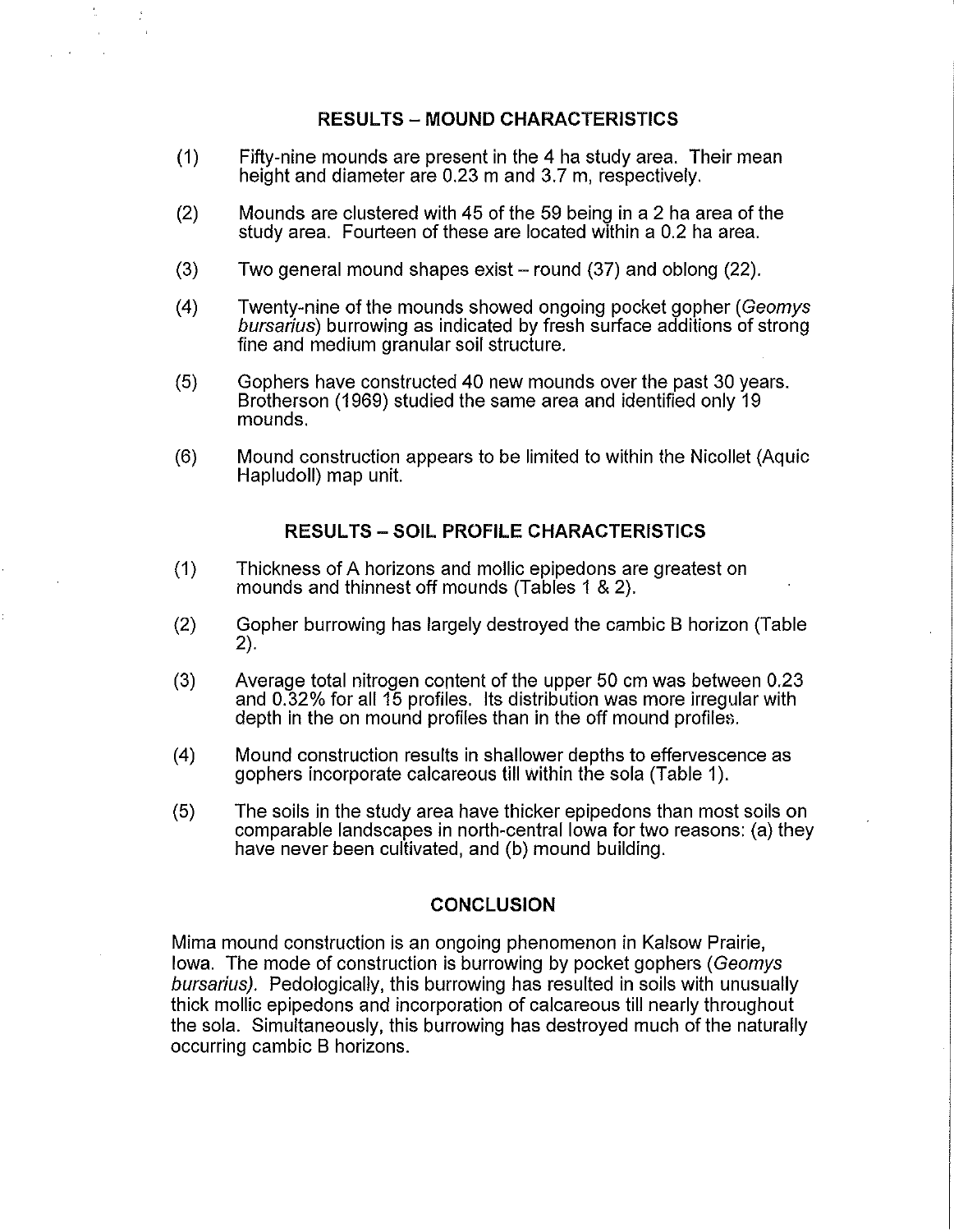#### **REFERENCES**

Aten, L.E. 1981. Archeological evidence for pimple (prairie) mound genesis. Science 213:1375-76.

 $\hat{J}$ 

 $\frac{1}{\sqrt{2}}$ 

- Brotherson, J.D. 1969. Species composition, distribution, and phytosociology of Kalsow Prairie, a mesic tall grass prairie in Iowa. Unpubl. PhD dissertation, Iowa State University.
- Finley, R.D. and J.A. Lucassen. 1985. Soil survey of Pocahontas County, Iowa. USDA-SCS, Washington, DC.
- Sletten, R.S., L.C. Bliss, K. Schlichte, P. Pringle, P. Frenzen, D.J. Marrett, C.L. Ping, and D. Mitchem. 1994. Mt. St. Helens and Mima Mounds Tour. Div. S-5 SSSA Field Book, 86<sup>th</sup> Annual Meetings, Seattle, WA.
- Soil Survey Staff. 1996. Keys to Soil Taxonomy (7<sup>th</sup> ed.). USDA-NRCS, Washington, DC.
- Washburn, A.L. 1988. Mima mounds: an evaluation of proposed origins with special reference to the Puget Lowland. Wash. Div. Geol. & Earth Res., Rep. Invest. 29.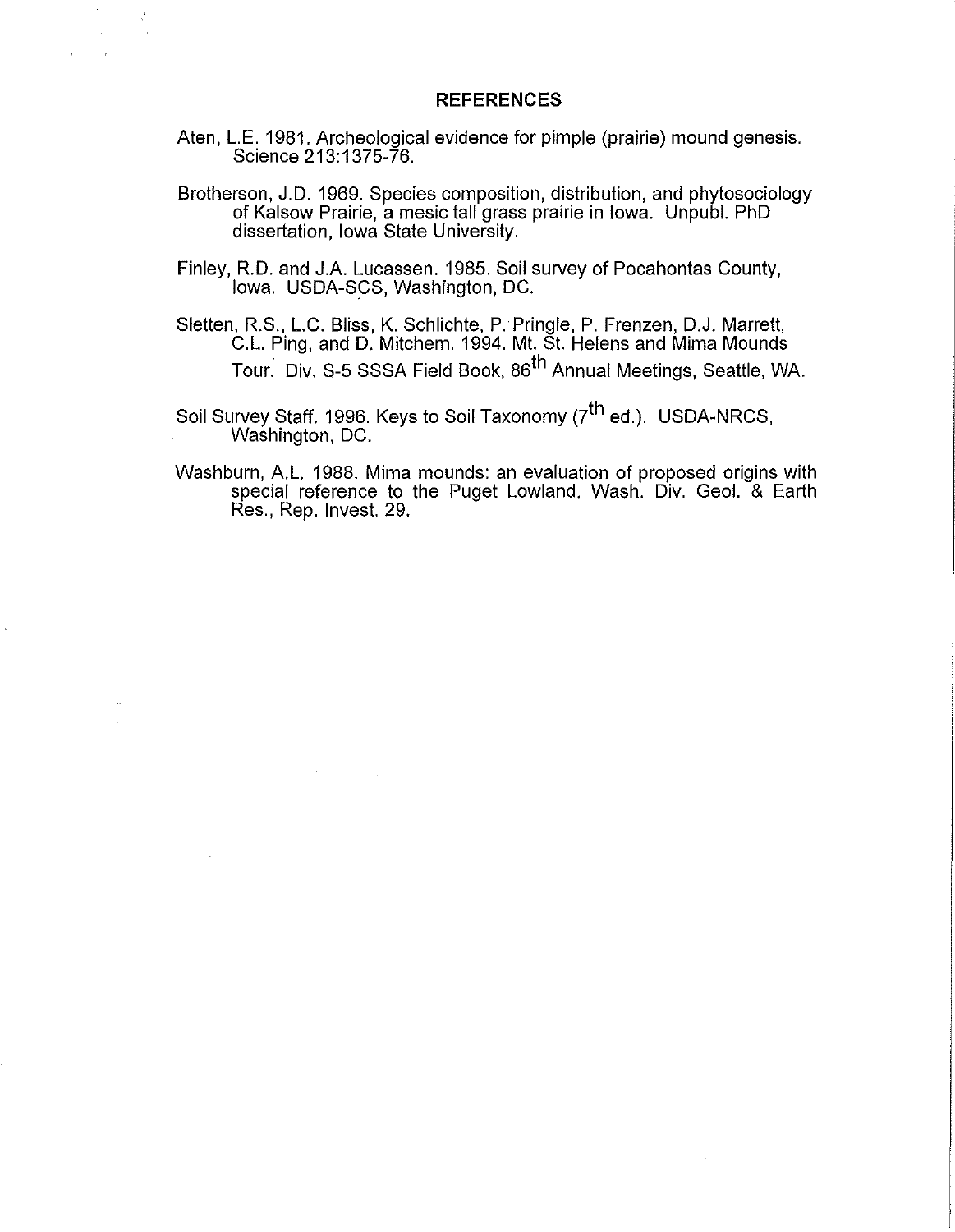

 $\begin{array}{c} \mathbf{1} & \mathbf{1} \\ \mathbf{1} & \mathbf{1} \\ \mathbf{1} & \mathbf{1} \\ \mathbf{1} & \mathbf{1} \end{array}$